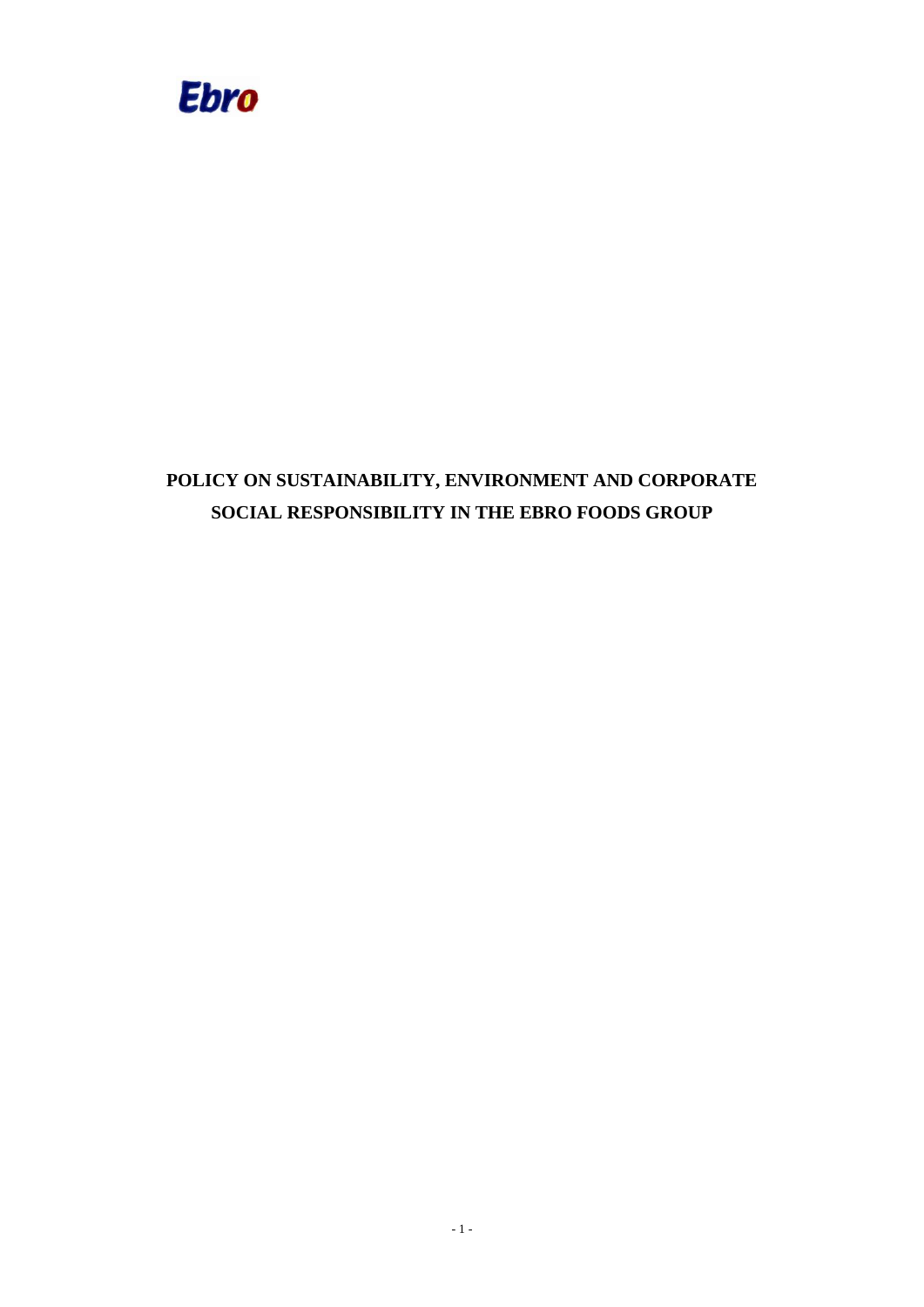

# **1. Introduction**

Pursuant to section 529 ter of the Corporate Enterprises Act, the Board of Directors has the non-delegable duty to approve the corporate social responsibility policy.

Similarly, the Code of Good Governance issued by the National Securities Market Commission, following its amendment in June 2020, establishes in Principle 24 that: "*The Company shall promote an adequate environmental and social sustainability policy, as a non-delegable duty of the Board of Directors, transparently offering sufficient information on its development, application and results.*" That principle is reflected in Recommendation 55, according to which: "*The environmental and social sustainability policies shall identify and contemplate at least the following:* 

*a) The principles, commitments, objectives and strategy regarding shareholders, employees, customers, suppliers, social issues, environment, diversity, tax responsibility, respect of human rights and prevention of corruption and other illegal conduct.*

*b) The methods or systems for monitoring compliance with the policies, the associated risks and management thereof.* 

*c) The mechanisms for supervising non-financial risk, including that related with ethical aspects and business conduct.* 

*d) The channels for communication, participation and dialogue with stakeholders.* 

*e) The responsible communication practices that avoid the manipulation of information and protect integrity and honour."* 

The Ebro Foods Group ("**Group**") considers sustainable growth to be the pillar of its business management strategy, through which it consolidates its position as a benchmark business group in its areas of activity and as a sound, innovative, sustainable, responsible, global enterprise, committed to: (i) social well-being, diversity, environmental balance and social and economic progress; and (ii) tax responsibility, respect of human rights and prevention of corruption and other illegal conduct.

This entails developing a business model focusing on the generation of value, taking into consideration the interests of its human team, shareholders and investors, customers, suppliers, the media, the communities in which the Group operates and the environment.

In this regard, the Group looks beyond the exclusive goal of achieving financial yield and now includes environmental, social and ethical criteria alongside economic variables in its decision-making processes.

The Group thus undertakes, as an essential principle in its actions, the creation of a business model that is respectful of and sustainable for the environment and society overall and, while ensuring value, profitability and competitiveness, it promotes diversity, respect for human rights, tax responsibility and the prevention of corruption, thus contributing towards the progress of society and generating trust among our stakeholders.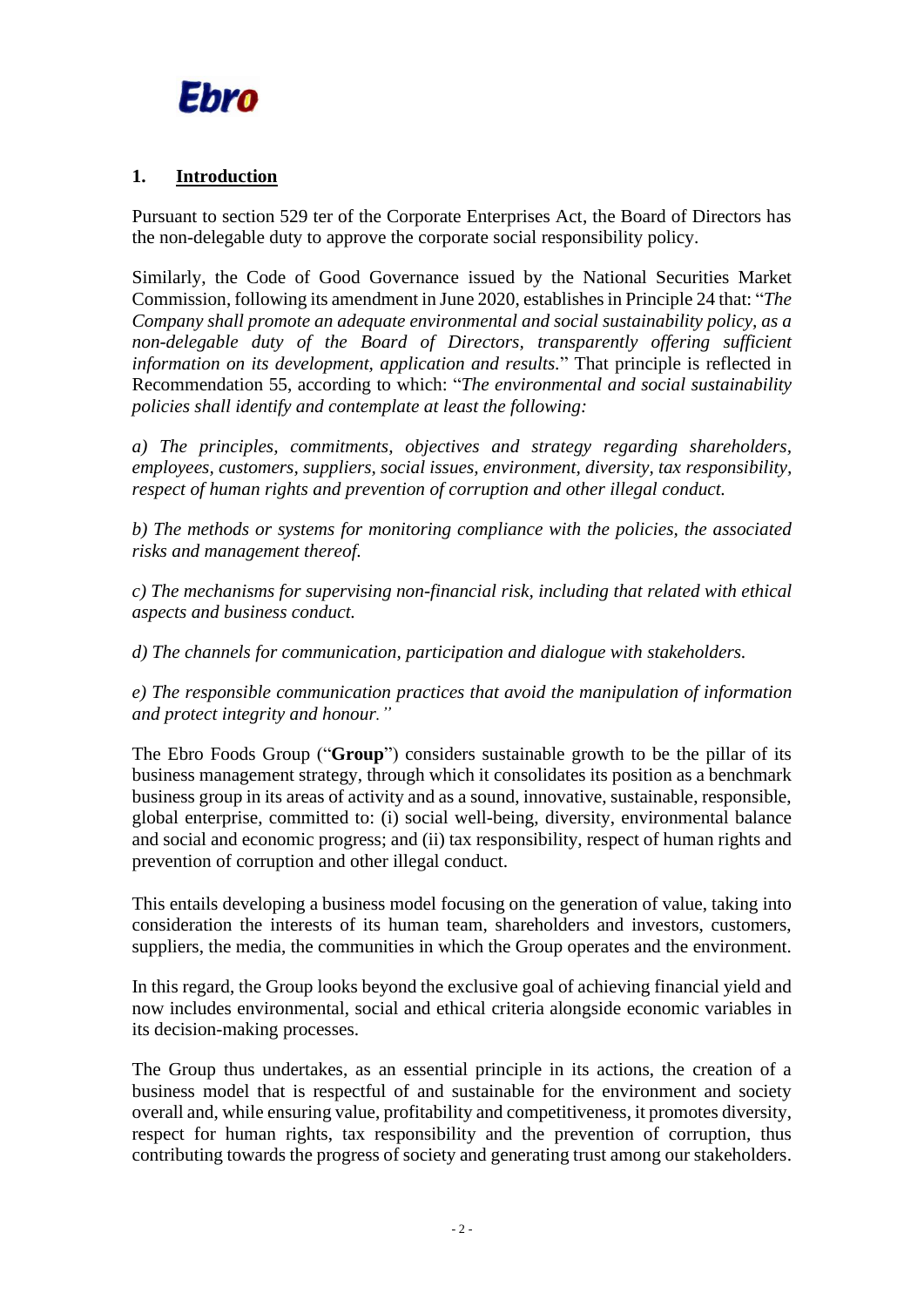

Five strategic pillars have been identified for this purpose: **Our Team**, **Our Community**, **Our Public**, **Our Shareholders** and **Our Environment**. The policies and principles for action are aligned with these pillars, making sustainable development a cross-cutting action among the companies in the Group Ebro. The five pillars are defined below:

- "**Our Team**": professionals of the Group, including directors, executives and employees.
- "**Our Community**": communities in which the Group operates, directly or through third parties.
- "**Our Public**": suppliers, customers and consumers.
- "**Our Shareholders**": shareholders, investors and proxy advisors.
- "**Our Environment**": natural areas and spaces affected by the Group's operations.

# **2. Object**

Through this Sustainability, Environment and Corporate Social Responsibility Policy ("**Policy**"), the board of directors of Ebro Foods, S.A. ("**Company**") establishes the basic principles and general framework for actions undertaken by the Company and the Group in respect of sustainability, environment and corporate social responsibility.

# **3. Scope**

This Policy is applicable to the Company and the Group.

The Group companies may also develop their own internal regulations on any subjectmatter falling within the scope of this Policy, provided they do not contradict the principles established herein or in other applicable internal Policies or Codes related with this one and lay down more stringent requirements.

# **4. Development and supplementing of the Policy**

This Policy is supplemented and developed by the other Policies and internal regulations of the Ebro Group, particularly the Group's Code of Conduct, Supplier Code of Conduct and the Policies on Social Action; Communication of Financial, Non-Financial and Corporate Information; Communication and Relations with Shareholders, Institutional Investors and Proxy Advisors; Risk Control and Management; and Corruption and Bribery.

# **5. Principles**

#### **5.1. With regard to good corporate governance and ethical business management**:

- Encourage ethical management based on good governance practices and fair competition.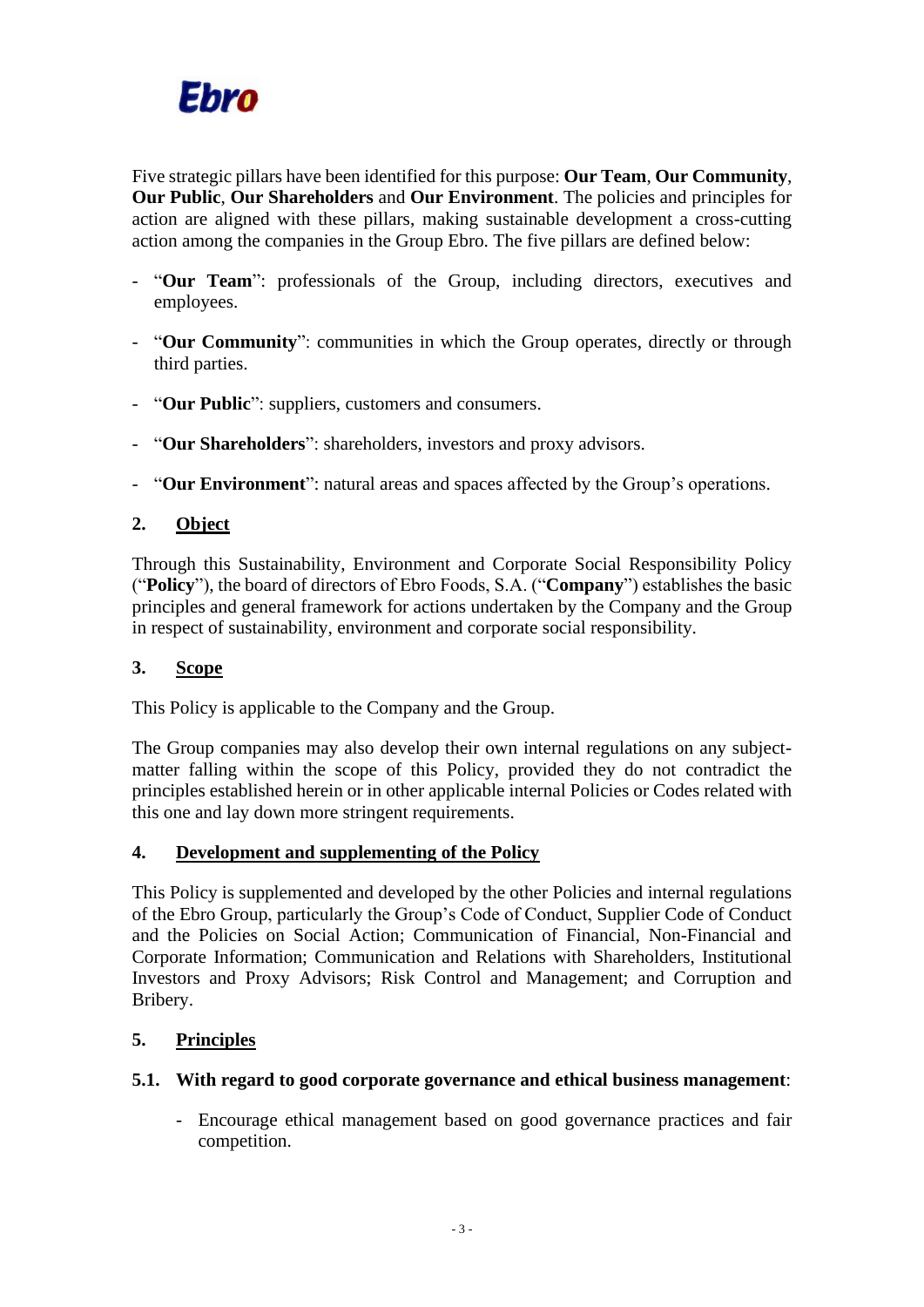

- Comply with the laws in place, with a preventive approach at all times, endeavouring to minimise economic, social and environmental risks, including tax risks.

# **5.2. With regard to financial sustainability and long-term focus:**

- Seek returns on investments while guaranteeing the operational and financial strength of the Group's activities.
- Secure business profit as one of the foundations for the future sustainability of the company and the large groups of agents directly and indirectly related with it.

# **5.3. With regard to the management of human capital and development of talent:**

- Generate a framework of labour relations that favours training and personal and professional development, respects the principle of equal opportunities and diversity and promotes a safe, healthy working environment.

# **5.4. With regard to human rights:**

- Respect the fundamental and universal human rights and interpret and recognise them in accordance with international laws and practice.
- Reject any form of abuse or violation of human rights among any of the stakeholders.

#### **5.5. With regard to the generation of value for the community:**

- Promote a relationship of mutual gain with the communities in which the Group is present, being sensitive to their culture, the context and the needs of those communities.

#### **5.6. With regard to sustainability of the value chain:**

- Ensure compliance with sustainable standards from a social, economic and environmental viewpoint throughout the life cycle of the Group's own products.

#### **5.7. With regard to suppliers and customers:**

- Encourage our suppliers to comply with our Code of Conduct and follow the Policies applicable to them.
- Meet and anticipate the needs of our consumers and customers, offering a broad range of products and healthy, differentiated food.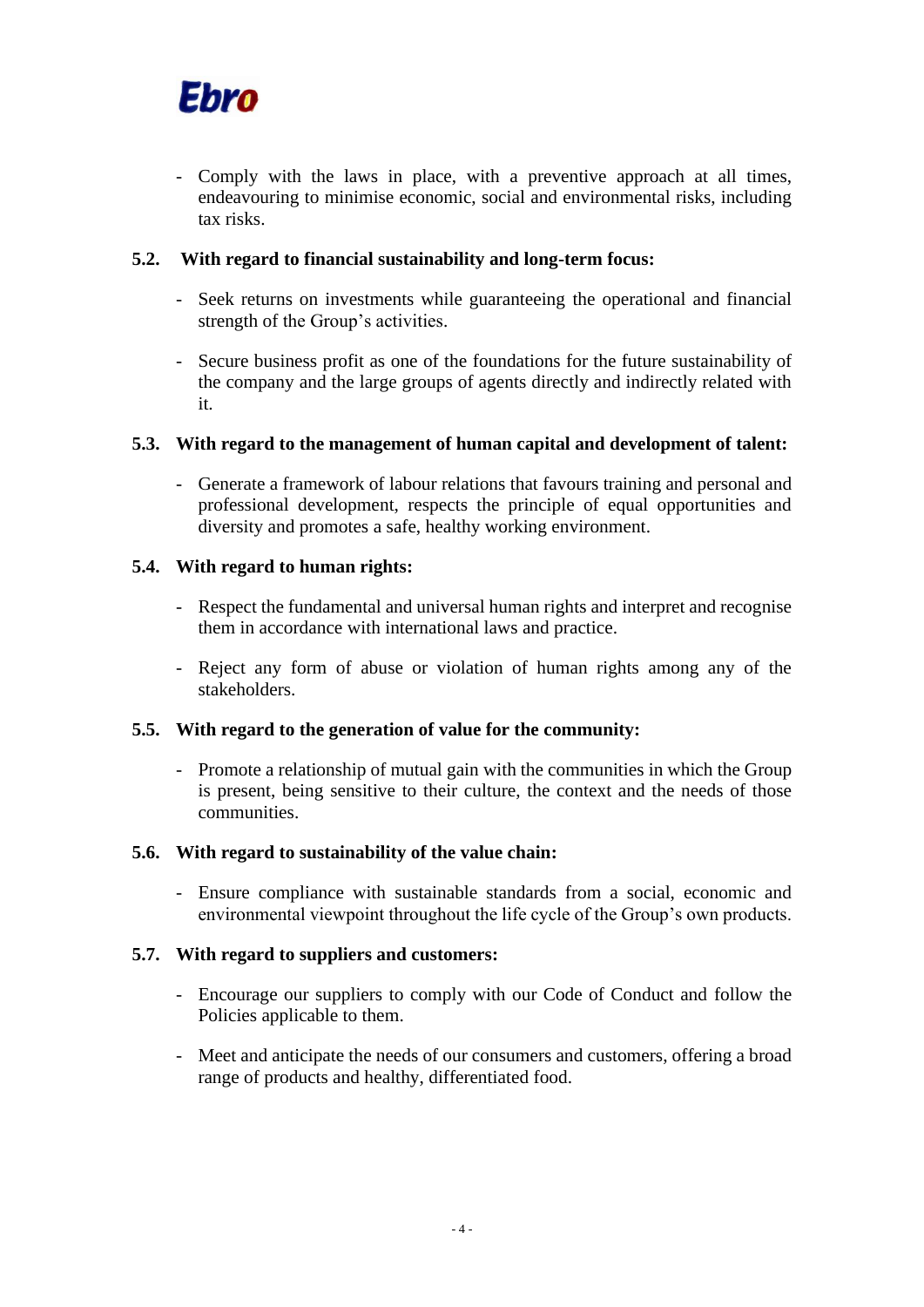

#### **5.8. With regard to care for the environment**

- Steer the company's processes, activities and decisions to protect our environment, prevent and minimise environmental impact, optimise the use of natural resources and preserve biodiversity.

#### **5.9. With regard to stakeholders**

- Develop a framework of responsible, true, transparent dialogue and communication with stakeholders, establishing stable, perfectly identifiable communication channels.

#### **5.10. With regard to the rendering of accounts and transparency**

- Provide stakeholders regularly with rigorous, true, important and transparent information on the Group's activities.

#### **6. Specific areas of action**

The Group's Corporate Social Responsibility is developed through specific actions related with: (i) the five pillars of action identified, (ii) the business practices required of our suppliers and (iii) the Group's practices in respect of diversity, risks, including tax risks, prevention of corruption and bribery and illegal conduct, and the communication of information.

#### **6.1. With regard to our team:**

- Their basic principles and rules of action are set out in the Internal Code of Market Conduct, the Code of Conduct, the Senior Executive Remuneration and Incentive Policy and the Policy on the Selection of Directors and Diversity in the Composition of the Board.
- The personal and professional development of directors, executives and employees of the Group is promoted, encouraging them to improve their skills and abilities.
- All actions related with the selection, hiring, training and internal promotion of professionals are based on the principles of equal opportunities and nondiscrimination and clear criteria of capacity, competence and professional merit.
- A good work-life balance is encouraged, helping our professionals to achieve a good balance between their family and labour responsibilities and respecting their right to privacy in all aspects.
- Professionals are offered fair pay in keeping with the labour market.
- We endeavour to guarantee a safe, healthy work environment for our professionals. Our companies are expected to take all reasonable measures to maximise the prevention of work-related risks.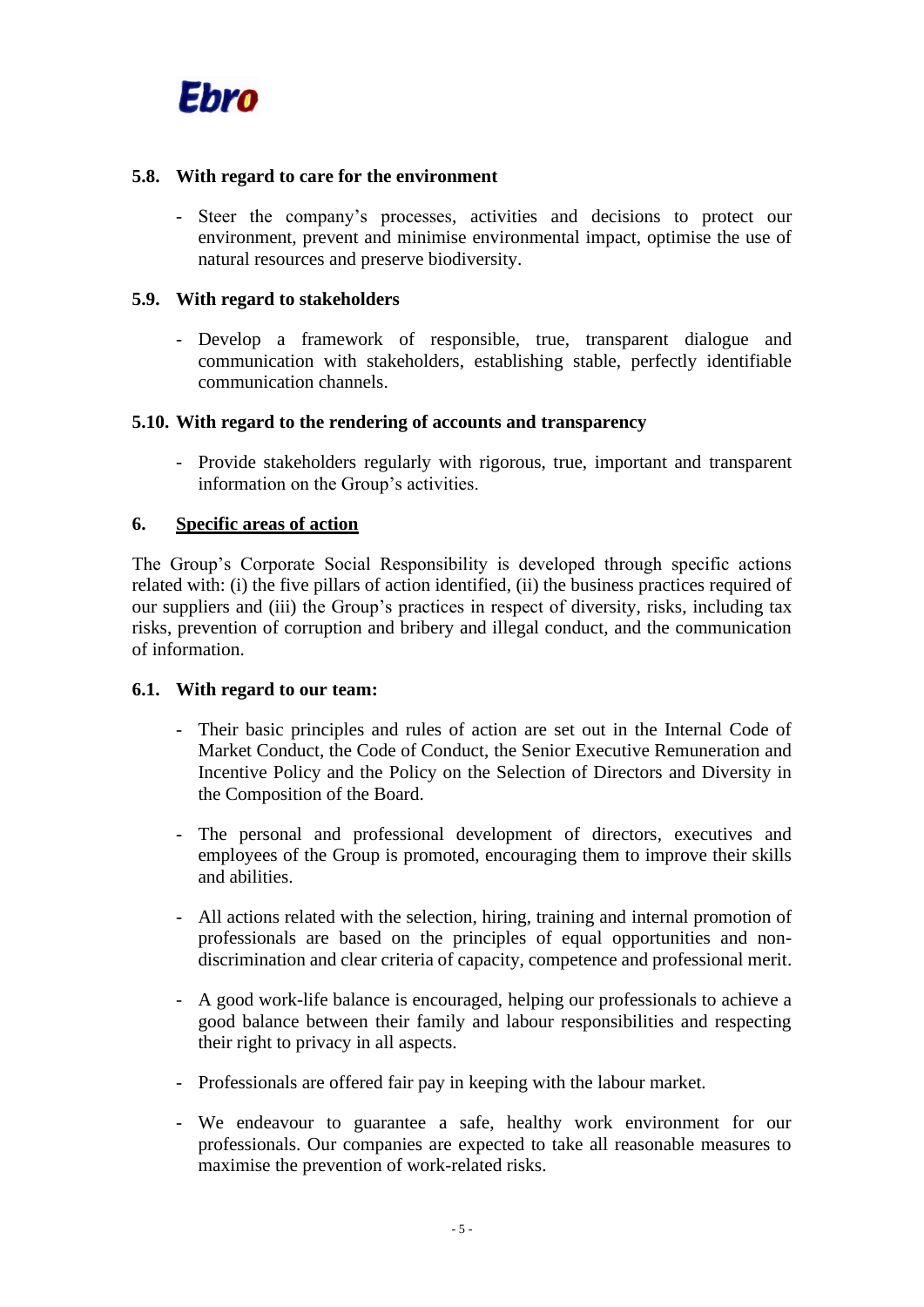

#### **6.2. With regard to our community:**

- The Group's Social Action Policy develops the criteria for actions in this area, based on the principles of transparency, adaptability and value added.
- Actions to be developed directly with our community focus mainly on the following areas:
	- (i) social action and cooperation to secure development in the most needy or disadvantaged segments of society;
	- (ii) education, vocational training and entrepreneurship;
	- (iii) implementation in society of sustainable and healthy eating habits;
	- (iv) creation of environmental value through the implementation and development of sustainable agricultural systems and other specific environmental projects;
	- (v) donations of the Group's food products;
	- (vi) implementation and development of best practices in our value chain.
- The Ebro Foods Foundation is the main driving force of the Group's social action. Its collaboration is an added contribution towards the well-being of communities, the generation of a lasting positive impact and the transformation and enhancement of the areas where Group companies operate.
- This notwithstanding, Group companies may develop their own social action linked to their specific business activities or contributing towards the creation of value in the communities in which they operate.
- The Board and General Meeting shall be informed every year on the actions performed in this area, which shall be included in the Group's Corporate Social Responsibility Report and published on the Foundation's website.

#### **6.3. With regard to our public:**

- The Code of Conduct sets out the basic rules and principles governing the relationships of the Group and its professionals with consumers and customers.
- Relationships with our public are based on the promotion of healthy eating, offering customers and consumers a broad selection of Group health-focused products.
- Actions in this area focus on the following:
	- (i) Development of a portfolio of products designed to enhance consumers' well-being and health;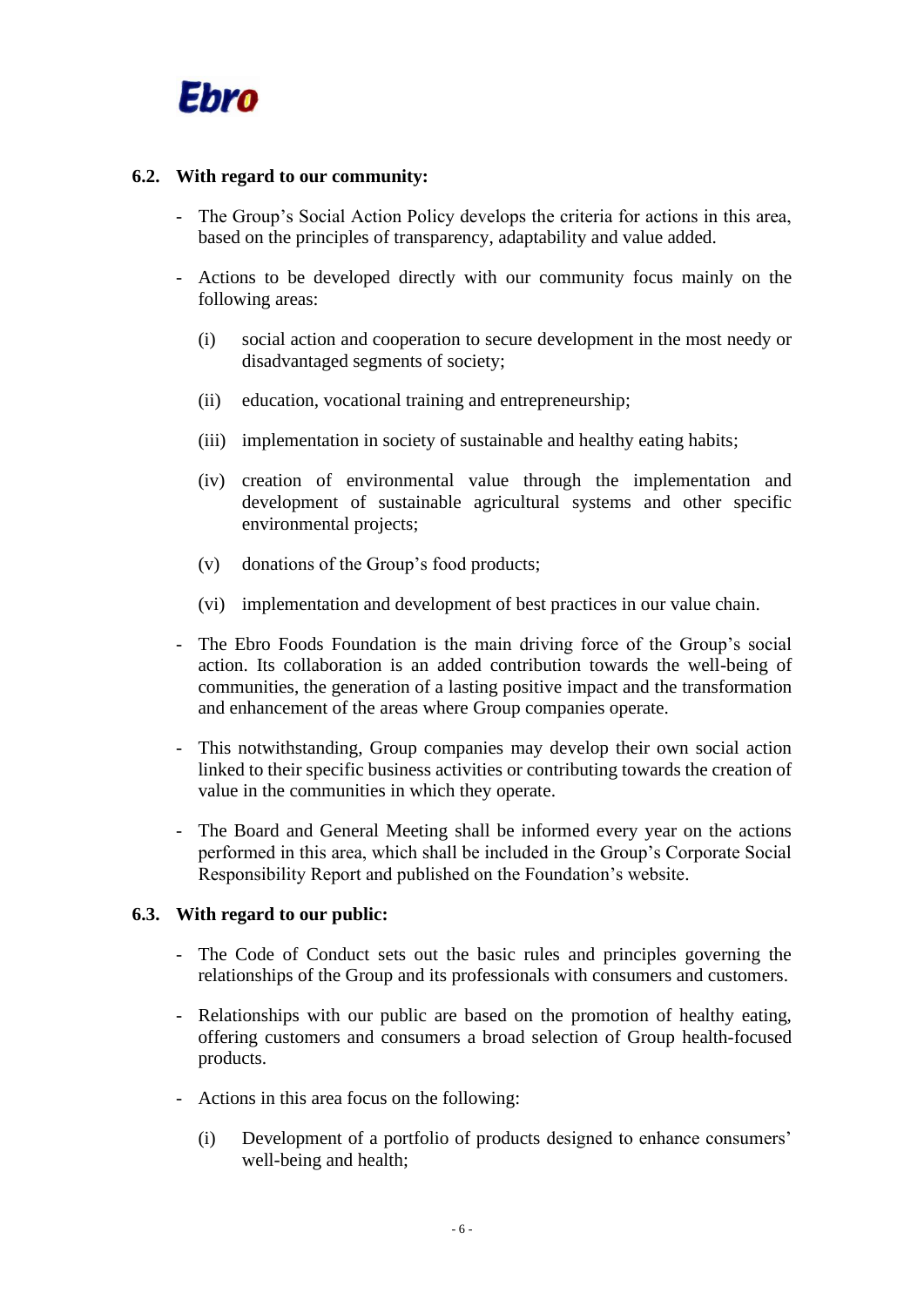

- (ii) Promotion of healthy eating habits;
- (iii) Implementation of standards that guarantee the quality and safety of food products for our consumers and customers.
- The Group undertakes to offer high quality services and products that comply not only with the requirements and quality standards stipulated in law, but also with other more stringent standards that guarantee the highest quality.
- We seek maximum transparency in the information we provide for customers and consumers.

# **6.4. With regard to our shareholders**:

- Actions in this area must comply with the corporate governance laws and regulations, the Articles of Association, Regulations of the General Meeting, Regulations of the Board and Internal Code of Market Conduct.
- They must also be governed by the principles and rules established in the Code of Conduct, Dividend Policy, Policy on Rewards for Shareholder Attendance and the Policy on Communication and Relations with Shareholders, Institutional Investors and Proxy Advisors.
- Relations with our shareholders are subject to the principles of transparency, truth, permanent, adequate, timely information and the principle of nondiscrimination and equal treatment of all shareholders that are in identical conditions and not affected by conflicts of competence or interest.
- We will endeavour to secure the maximum possible gain for shareholders and investors through fair, sustained means.
- As a rule, rewards will be established for the attendance of general meetings in order to encourage shareholders to participate and raise the attendance rate, in the form of a gift related with the Group's products or brands.

#### **6.5. With regard to our environment:**

- Actions in this area shall be governed by the principles and rules established in the Code of Conduct, developed through the Environmental Policy.
- Programmes shall be developed to enhance energy efficiency and water consumption.
- Actions shall be assessed and developed to reduce emissions.
- Programmes and measures shall be developed to promote the circular economy and Zero Waste.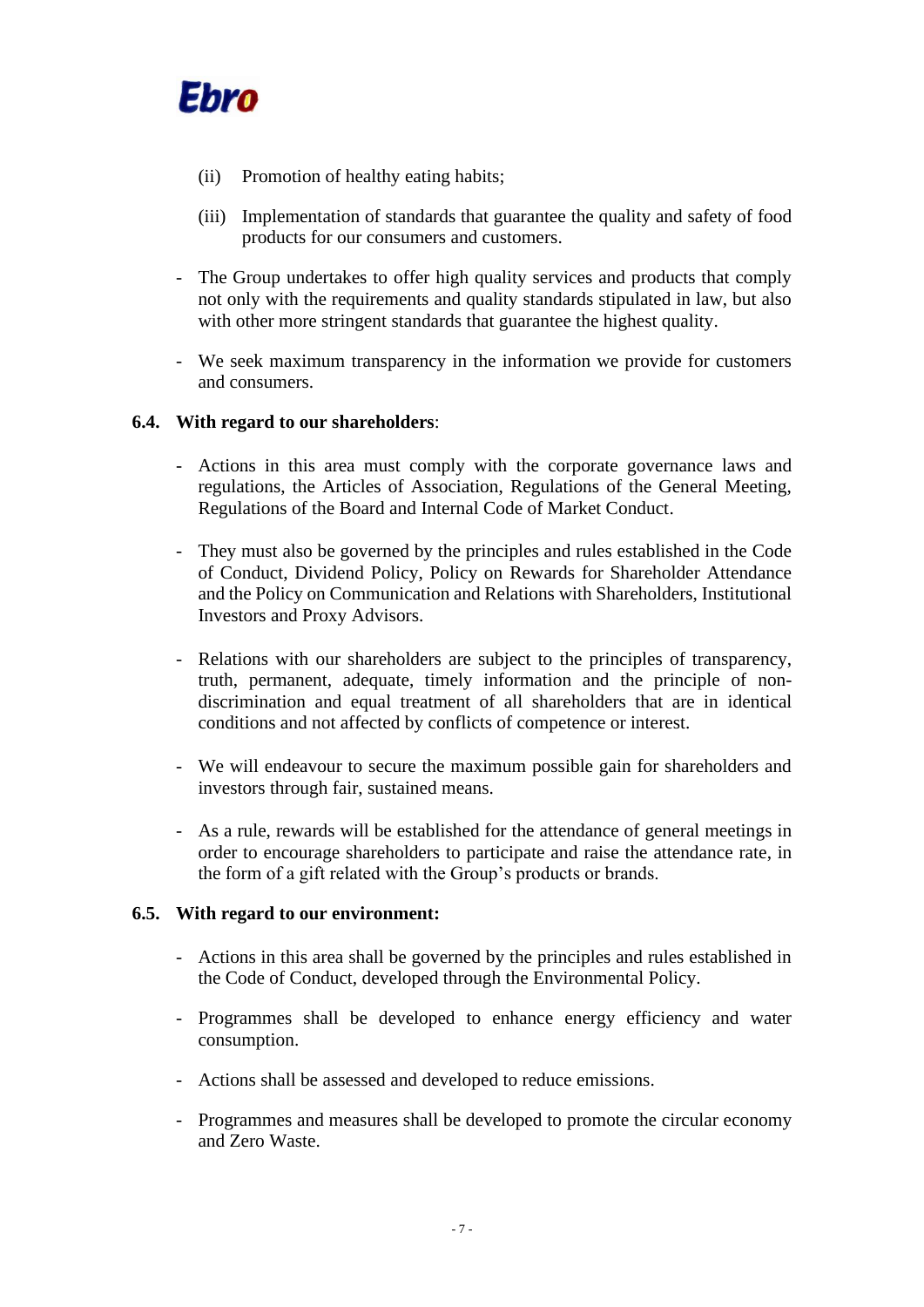

- Other environmental sustainability programmes shall be applied in specific areas.

#### **6.6. With regard to suppliers:**

- In their relations with the Group, suppliers must comply with our Code of Conduct and with the principles, standards and business practices imposed on them in our Supplier Code of Conduct.
- Suppliers are required to act in keeping with the principles and rules in place within the Group in respect of the following aspects:
	- (i) Commercial integrity
	- (ii) Labour laws and regulations
	- (iii) Human rights
	- (iv) Child labour
	- (v) Slavery or forced labour
	- (vi) Freedom of association and collective bargaining
	- (vii) Equal opportunities and non-discrimination
	- (viii) Salaries and working hours
	- (ix) Health and safety
	- (x) Product quality and safety
	- (xi) Environment

#### **6.7. With regard to diversity:**

- Diversity is upheld as a basic principle of our Policy on the Selection of Directors and Diversity in the Composition of the Board, and the hiring of Group professionals.
- In the processes for selecting candidates for the Board of Directors, the Company shall always seek diversity of expertise, experience, age and gender.

# **6.8. With regard to tax risks:**

- In this area, the Group is guided by the principles set out in the Risk Control and Management Policy, which contemplates tax risks and aims to achieve responsible compliance with the tax laws in place in each jurisdiction in which it operates and achieve optimum management of this kind of risks.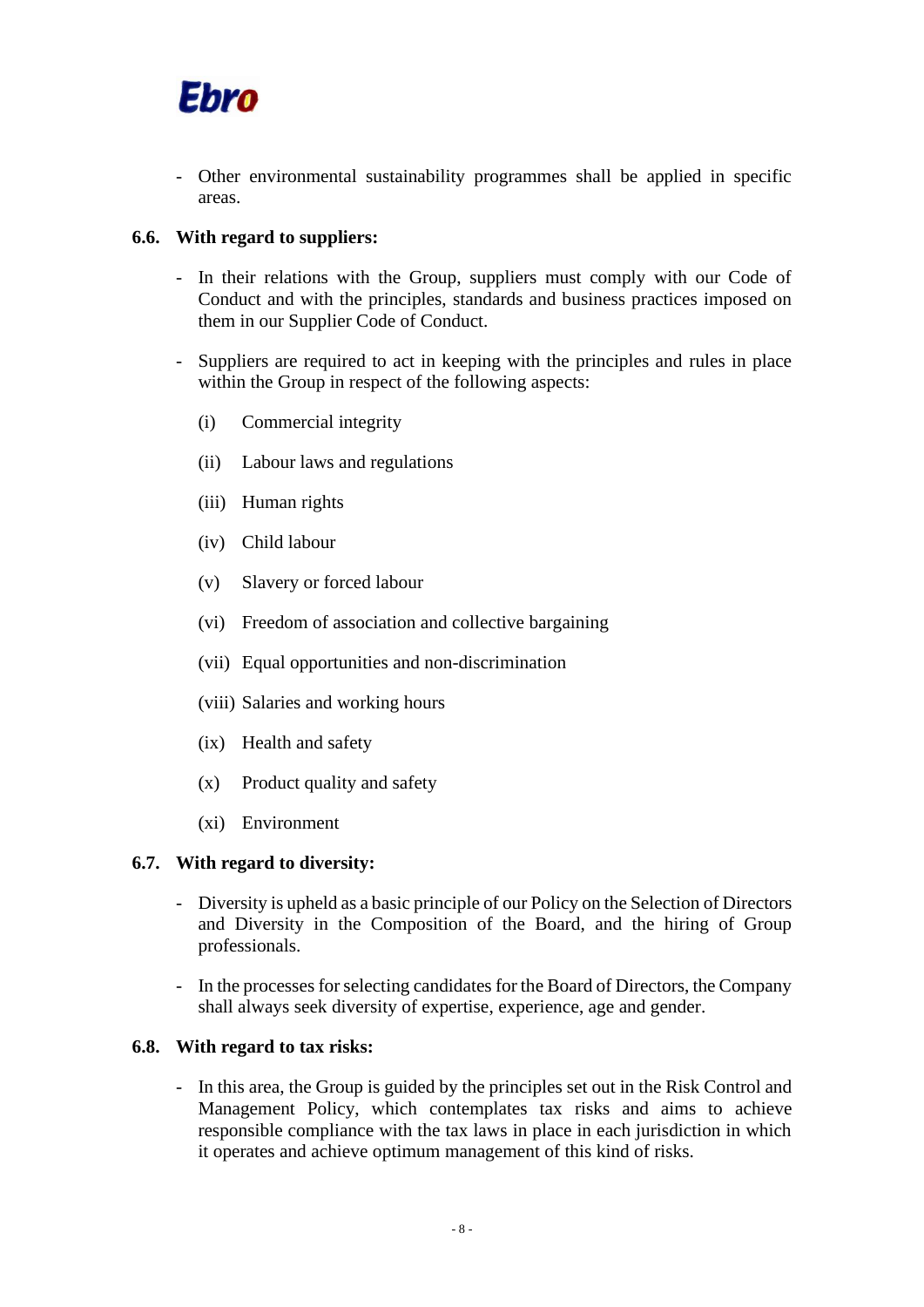# Ebro

- To ensure respect for the principles contemplated in the risks policy, the Group has developed a system for the control and management of tax risks, seeking correct fulfilment of its tax obligations.
- To implement the Tax Risk Control System, a number of areas of "potential tax risk" have been identified and are subject to specific monitoring: compliance, tax credits, tax inspections, tax-related lawsuits, related-party transactions, restructuring operations and investments/divestments.
- Someone appointed in each Group subsidiary is responsible for certifying and reporting to the Company's Tax Department on adequate compliance with the control system regarding the areas identified. In turn, the head of the Group Tax Area reports regularly to the Risks Committee on the outcome of those certifications, and the Committee then reports to the Board.
- Similarly, in operations or matters to be submitted to the Board for approval, the Board shall be informed of any material tax consequences of those operations.

# **6.9. With regard to corruption and bribery:**

- The Group's actions in this area are governed by the principles and rules established in the Policy against Corruption And Bribery, which is applicable to all the Professionals of the Ebro Group in all the countries in which they operate, and extended to the Ebro Foods Foundation
- The Group assumes the principle of "zero tolerance" for corruption and bribery in its businesses.

# **6.10. With regard to the communication of information**

- The Group's actions in this area are governed by the principles and rules established in the Code of Conduct, Internal Code of Market Conduct, Corporate Governance Policy and Policy on Communication and Relations with Shareholders, Institutional Investors and Proxy Advisors.
- The Group is committed to the principle of transparent information, meaning a commitment to provide the markets with reliable information, whether financial, accounting or of any other nature.
- Relations with investors and financial analysts are channelled through the unit responsible for investor relations in Ebro Foods.
- Relations with the media are channelled through the unit responsible for communications in Ebro Foods.
- The stable information and communication channels are the National Securities Market Commission, the Company's corporate website [www.ebrofoods.es,](http://www.ebrofoods.es/) the Shareholders' Office and the Shareholders' Club.